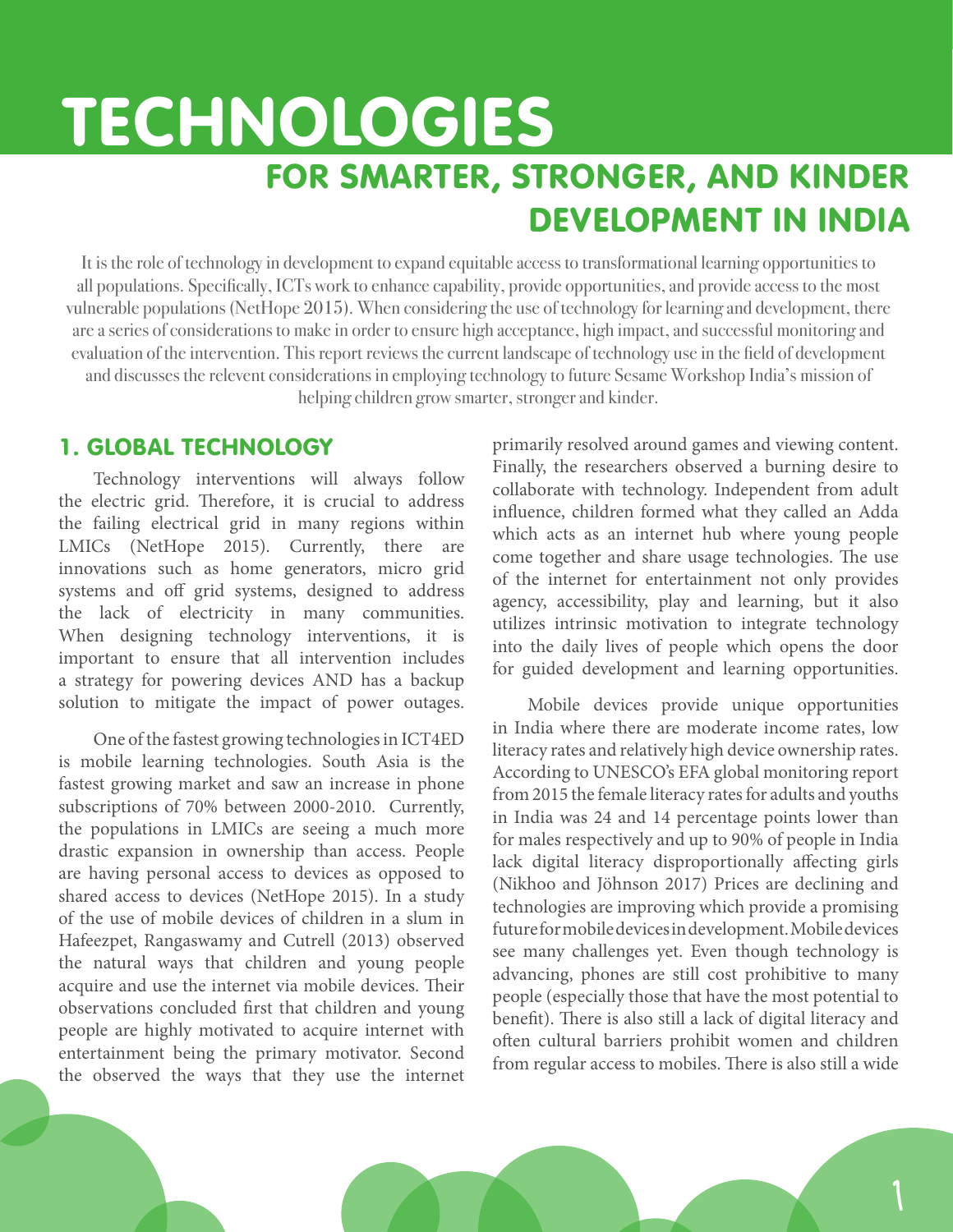perception in LMICs that mobile devices are strictly for communication and not for learning or development.

That being said, mobile learning has the capacity to expand reach and equitable access to education, facilitate personalized learning through private device ownership, support learning anytime "anywhere", provide immediate student feedback, and build learning communities (UNESCO 2012).

#### Mobile Learning Recommendations:

- 1. Consider using ICT in all programs in a culturally and contextually relevant fashion
- 2. Integrate activities that enhance digital skills (specifically those of women) and that encourage men to empower women with mobile technology.
- 3. Train teachers and learning facilitators to use mobile technology
- 4. Optimize educational content for mobile devices
- 5. Ensure gender equality for mobile students
- 6. Promote healthy use of technology

To truly reap all of the benefits of ICT4ED, an innovation will rely heavily on connectivity. Connectivity is expanding rapidly (mobile broadband market penetration has increased 12-fold since 2007). Yet, there remains a significant population living beyond the last mile of coverage. In the future, innovations such as satellite internet and the utilization of unused broadcasting frequencies to deliver the internet will remedy these problems but for now, people in LMICs face many connectivity challenges. It is not uncommon for people to live in areas without internet coverage, areas with expensive internet coverage, or in areas without coverage but potentially economically viable internet services.

#### Connectivity Recommendations

- 1. Support the development of connectivity services
- 2. Utilize OCAs (Occasionally Connected Applications)
- 3. Employ second generation network only as an interim solution

Digital Services (mobile applications) provide a

low cost ICT intervention for development. The market of cloud based applications is expanding rapidly and provides access to customized content. The market of digital services is moving towards a network of digital identities where people can exchange ideas, content, and currency. However, it is difficult for many people to develop an authentic digital identity and take full advantage of the subsequent services.

#### Digital Services Recommendations

1. Target digital needs to address the usage needs of women (privacy, security, time flexibility)

One of the most affordable and scalable interventions in ICT4D is still radio – especially interactive radio instruction (IRI). A radio intervention will be heavily influenced by its ability to be heard clearly and regularly. In a study that looked at 16 IRIs in 16 countries (including India), Ho and Thukral (2009) saw that mathematics learning saw an effect size of .41 in grade one (children saw a 16 percentile increase in their ranking. These effects were witnessed through grade 4. They also saw that Local Language Literacy skills saw an effect size of .48 in grade on (18 percentile increase) that remained effective (though lesse effective) through grade 4. English learning saw improvements across all grade levels as IRI students consistently outperformed controls with an effect size of 1.7 (46 percentile increase. After grade 4, the learning impact decreased. In addition, the researchers saw that teachers were able to learn and improve their practices in a much shorter time frame as IRI was used to distribute pedagogy strategies. Crucially, they saw only a very small gap between knowledge acquisition of girls and boys and children in rural and urban regions saw similar gains. In English instruction, the meta-analysis found that IRI was able to virtually eliminate the knowledge of rural and urban foundations. The largest IRI effect size was recorded in grade 1 and 2 across English, local language literacy, and mathematics.

Qualitiatve analysis of our interactive radio program called RadioPhone, showed that 30% of the stories told to researchers demonstrated changes in the quality of life in listeners and mentioned changes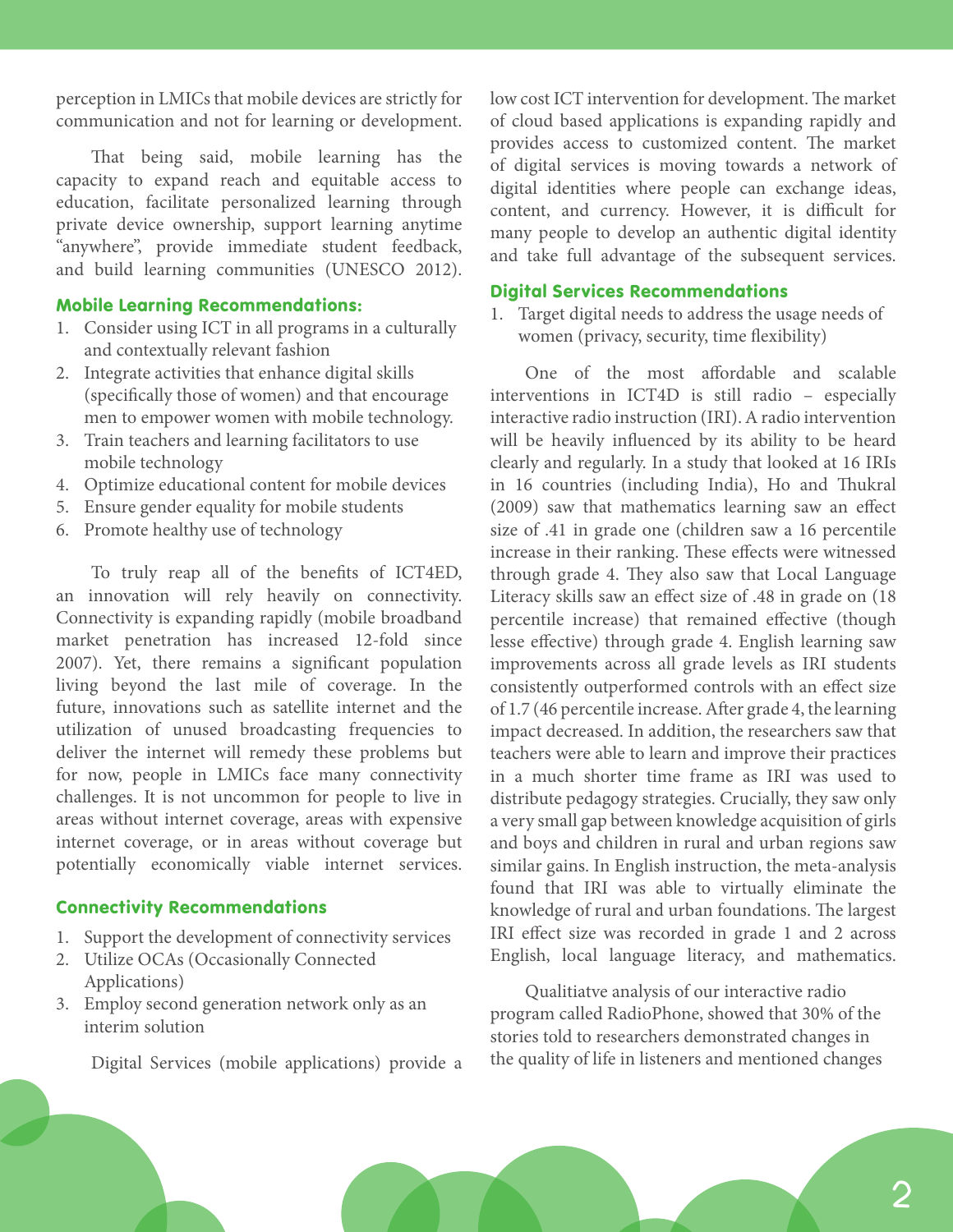or improvements in children's learning levels. An additional 12% of respondents spoke of behavior changes as a result of exposure to the radio show. Across learning outcomes,

3D printers are one of the more obscure technologies on the horizon. However, they are no longer simply an unusable and highly expensive prototype. There are now solar powered models that come at much more affordable costs. Currently, 3D printers have the capacity to create manipulatives in preschools. In the future, 3D printers will have the capacity to change livelihoods, adjust production lines, reduce waste, and improve access to tools and supplies such as prosthetics, school supplies, and even meals. Artificial intelligence will be able to interpret inputs from children and support customized and language diverse innovations. This will eradicate the "one size fits all" approach often employed in TechEd interventions (World Bank 2016).

# 2. TECHNOLOGY FOR DEVELOPMENT

#### 2.1 International Development

While 60% of the people (World Bank 2016) in the world continue to live their lives offline and are unable to communicate to the global economy, the future of ICT4D must make a shift towards considering data and technology as a dignity and not simply a way to monetize people (Heeks 2016). Supporting people's dignity through technology is one way to increase the likelihood that a technology based intervention will be accepted. At its core, promoting the acceptance of a technology comes down to two key principles: ease of use and perceived usefulness (Davis 1989). If a technology has both a high ease of use and high perceived usefulness then it is much more likely to make a meaningful impact in the lives of the users and in their communities.

Ensuring acceptance requires a proactive utilization of very specific strategies. First and foremost, technologies must be low in cost. Next, they must fit well into the local context (World Bank 2016). In addition, ease of use will be positively influenced if the intervention capitalizes on technologies that the population is already familiar with. Finally, In nearly every situation,

technology will first benefit those in the population with the most privilege. Close attention must be paid to equitable distribution of technologies. Further, an intervention will reach a diverse set of communities if the government supports the introduction of a technology program. (Hanna 2016)

Once a technology has been accepted by a targeted population, its impact success will rely on key elements of the intervention design. Interventions with a guided use technology (one that has an intended outcome and guides users towards that outcome, will promote increased learning. In addition, users are much more likely to learn if the curriculum is relevant to their lives in both language and content. Success in intervention impact is also positively influenced when devices are shared and special attention is given to supporting teachers and facilitators in the utility of technology. Teachers and facilitators are crucial to the success of tech innovations. Technology will likely not replace teachers. However, teachers who use technology will almost certainly replace those that do not. Finally, success relies on a tandem focus on improving analog skills alongside digital literacy. Hardware centric interventions, such as One Laptop Per Child, in which technology is simply distributed show very minimal impact as they neglect attention on improving the necessary analog skills (introducing a technology to a classroom without teaching the skills and supporting the accountability required to use it effectively) (World Bank 2016).

A technology based intervention is also much more likely to succeed if the organization is committed to advancing ICT strategies (NetHope 2015). A primary way to demonstrate and embody this commitment is with the creation of an organization strategy that aligns with the overall organizational strategy. This technology strategy will include solutions for organization-wide needs, an Enterprise Architecture (flow chart that helps organize the current technologies used by the organization AND helps make decisions about using new technologies in the future), a list of strategic technology partnerships, and a strategy to stay abreast of new technology innovations that have the potential to support the organizations mission.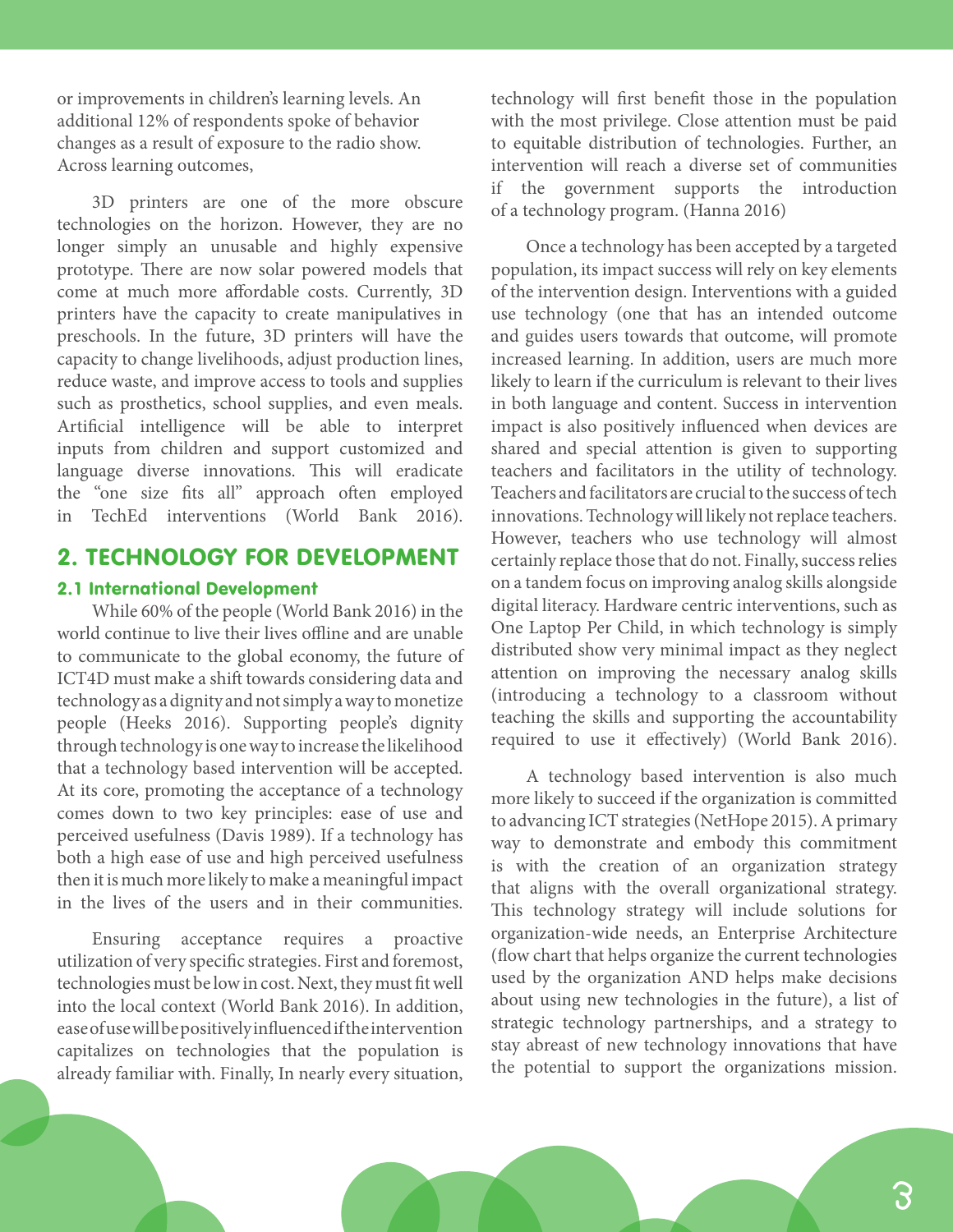Leapfrogging, a strategy deployed to evolve from current technology landscape to a modern technology landscape while skipping pieces of the normative technology development process, is often employed in international development. There are a few considerations to be made before leapfrogging. First, this strategy has a high upfront cost and a slow delivery of returns. Further, and most importantly, leapfrogging technology has the potential to further widen the digital divide. There are certain conditions to consider before 'skipping' technologies in evolution: market demand and competition, institutional capacity, equitable access, human capabilities, government support, stakeholder networks, and utility infrastructure. If the contextual conditions are deemed favorable, then the organization can choose to move forward. It is advised that the organization will consider the low end of the digital divide, develop a map of the current digital landscape with the population, and align this digital map with the current advanced designs in technology. Once this map is aligned, identify each step between the populations technology map and the modern global technology map. Work together to identify which of these steps is crucial to progress and which steps can be 'leapfrogged'. This strategy will expedite the development of a nation's technological capacity.

Five key considerations for designing a technology intervention for the purpose of development:

- 1. Always start first by identifying an educational problem
- 2. Ensure that the intervention will add value and be perceived as doing such
- 3. Focus on sustainability of implementation
- 4. Utilize technologies that have multiple uses to avoid over complication
- 5. Improve technology acceptability be increasing the user's perceived ease of use and perceived usefulness. (Winthrop and Smith 2012)

#### 2.2 Technology For Learning

When using technology to support the learning of children, there are several additional considerations to be made. It is important to understand the ways children are currently interacting with technologies and the potential impact of said technologies on their development.

Digital reading devices provide opportunities for children to read in three formats: pdf's, digital adaptations of books, and digitally native texts. In 2012, there was a 121% growth of ebooks for children in the global market. However, 81% of parents reported print as the preferred format for their child to read as they fear that their child will be distracted by the bells and whistles of an edevice. As form always follows function, it makes sense to focus on digitally native text for ereaders (as opposed to simply pdfs or adaptations of physical books). Looking forward, Disney Research and Carnegie Mellon have committed to an initiatve to create an ereader that does not need to be charged or have a battery. It will instead be powered by natural human motions such as touch, tap or swipe. This will address the unique electricity focused difficulties presented by use in LMICs (Baron 2015).

Galli Galli Sim Sim continues to reach millions of children every year on their televisions. This device, present in many homes in India, is full of learning potential. In 2014, Kothari conducted an experiment to promote literacy simply using same language subtitles on Bollywood songs in films. Based on the premise that it is physiologically impossible to ignore subtitles (of the same language as the audio or different), the study recorded growth in literacy in children after exposure to SLS. Children with even low levels of self-report SLS exposure saw an increase of knowledge of 1.9 syllables over their non-viewing peers. Regular viewing of content with SLS reduced the number of children incapable of decoding a single letter after five years of schooling from 45% to 13%. This style of intervention shows promise as the cost of scaling is very low.

Designing technology interventions for learning young children is still a relatively new experience. Unger (2017) outlines the strategies for successfully designing applications for children. First, children apps must be challenging to promote the exploration of micro-conflicts for development. Second, apps for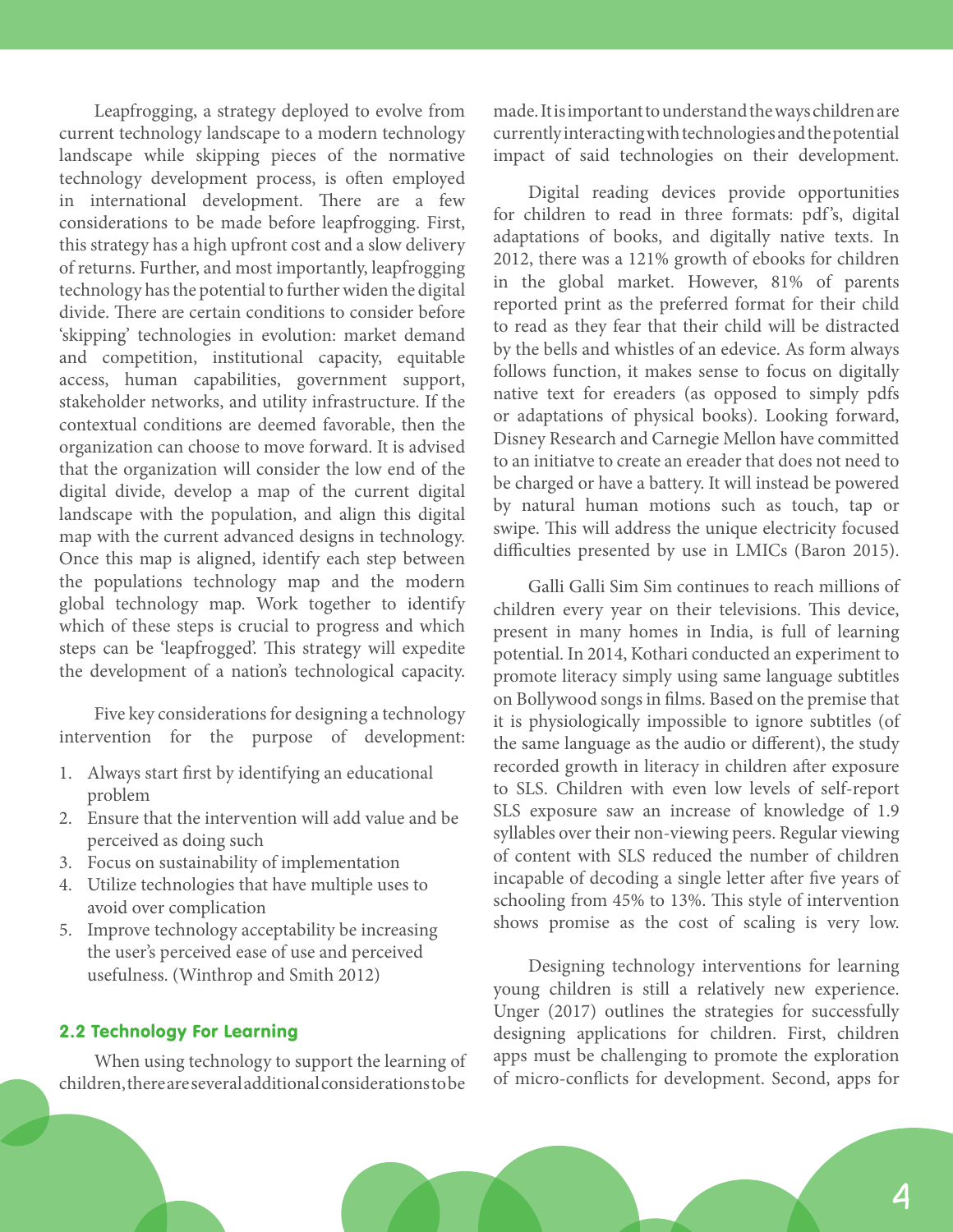young children must provide constant opportunities for feedback to avoid false rehearsal. Third, children are more susceptible to manipulation in devices so apps for children must incorporate a trust driven design. Finally, children develop rapidly. When designing apps for children, the target audience should focus on only two years. Further considerations:

- Apps must let children make and explore mistakes
- Young children are hypersensitive to the effects of advertising. Apps should avoid manipulative advertising strategies
- Children frequently touch the bottom of screens on accident. Leave the bottom portion of the screen free of buttons for ease of use.
- Children have the capacity to think beyond reality. Do not limit children's options by providing only realistic solutions
- Design for children. Do not simply adapt content for children as this is inefficient and costly. However, seek the input of adults as their support is crucial.

Designing technology interventions for young children is still a relatively new experience. In response, we must continue to rigorously research the impact of technology and rely on our knowledge of learning supportive psychology. There are five central psychological phenomena that are uniquely challenged by technological learning and each of them must be addressed to fully support learning with technology.

The context dependent nature of memory explains that learning is heavily influenced by context and environment (state dependent learning). So, when children take their learning to multiple places, the supportive effect of constant context may be reduced (Terras & Ramsay 2012). This may mean that lessons which are not provided in a specific and constant environment be shorter to ensure that learning is acquired before the mobile user changes locations.

To successfully learn from devices, children must develop superior attentional control. However, every human has finite cognitive resources. The distractions often associated with technology inhibit our prospective memory (remembering to do something in the future). Cognitive load also places a stress on our memory. Extraneous mobile load is likely to be heavier when learning on a mobile device as the content and attention is higher (Terras & Ramsay 2012). To remedy this restriction, it is pertinent that applications work to minimize the number of distractions present on the device.

Learning and cognition is shared among people in a process called distributed cognition, meaning that the definition of a particular schema is always evolving based on interpretations and inputs of a collective. Mobile learning provides a substantial support to interconnectivity. This means that learners must be able to understand contributors with value to add from those without value to add (Terras & Ramsay 2012).

Children must use their metacognition to be able to comprehend the potential benefits and risks of mobile learning so that they can properly manage their learning. Care for a refined metacognitive strategy will ensure that children remain intrinsically motivated to responsibly use technology for learning (Terras & Ramsay 2012). An intervention that directly stimulates the metacognitive processes of the child will promote continued interest and increase learning potential.

Technology has to be sensitive to the unique capacities and interests of each user. For mass acceptance, children must understand why and how children can assist them. This is especially true with capacity to use technology. We cannot assume that young generations understand technology (Terras & Ramsay 2012). Baseline and formative research are crucial to designing an intervention that addresses the diversities in capacity and interest of users.

Technologies, such as mobile applications and 3D printing, provide a unique opportunity to expand already present learning curriculum to students with disabilities such as blindness or deafness. This is especially important as children in India are at a higher risk of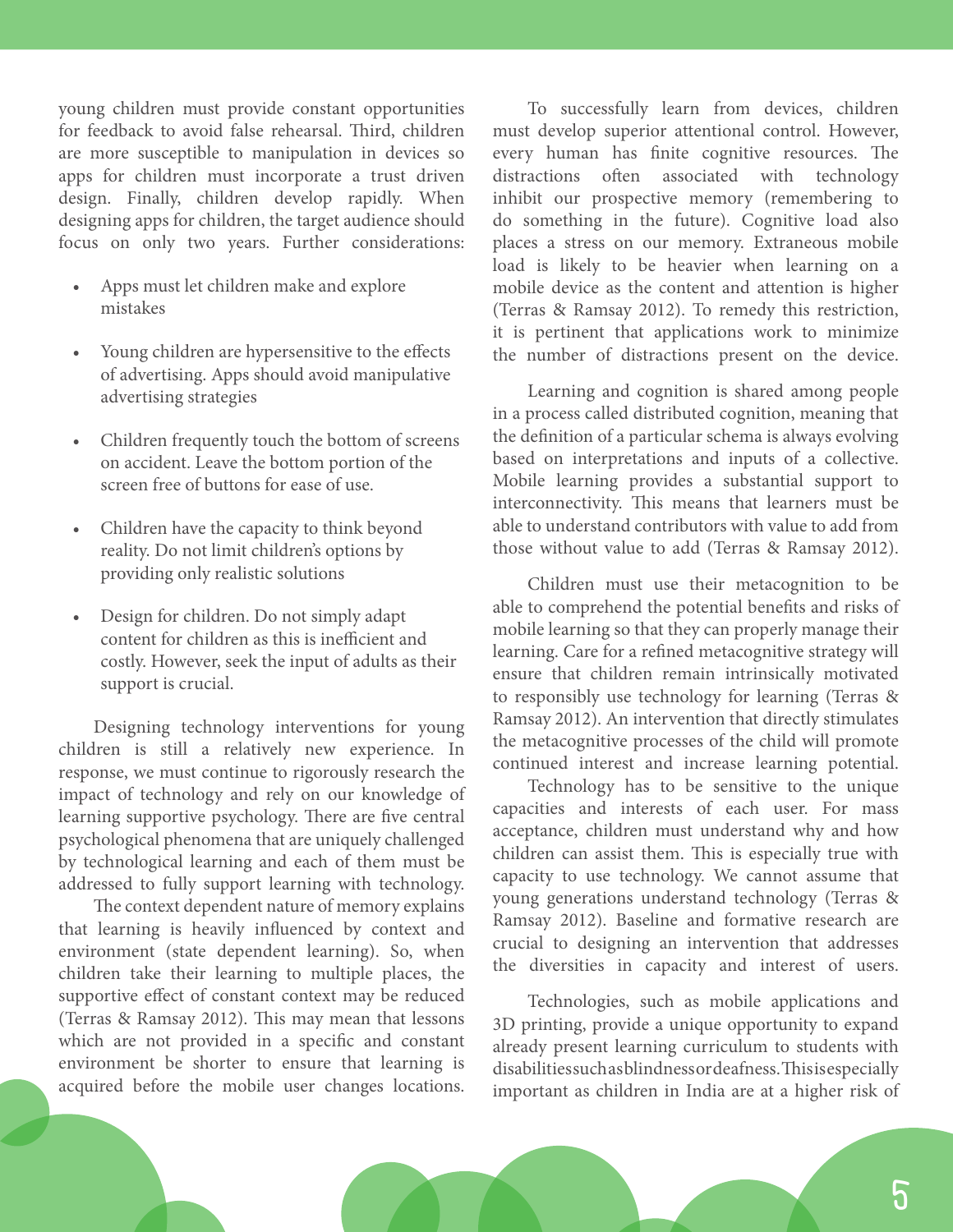experiencing "simultaneous deprivation" specifically combined poverty and disability (Subramaniam 2017).

Once a technology has been developed. The next opportunity for development is discovery. A successful technology will employ viral marketing (creating "buzz" using digital or in-person word of mouth). Viral marketing is ten times more successful when it is motivated from one friend to another as opposed to being introduced by an external influencer. Viral marketing as a strategy is effective, especially for young parents. Additionally, trends in video viewing makes it a prime strategy for advertising. Video News Releases are short videos, not labeled as advertisements, that deepen the audience's connection with a brand. Finally, when trying to stand out in a saturated children's market are unique considerations to be made. Parents have three roles in exposure to advertisements: (Calvert 2008).

- Coviewing: parents watch without discussion (does not influence the child's perception
- Active Mediation: discuss content with child
- Restrictive Mediation: parents control type and quantity of content that children are exposed to

When creating advertisements for content, children should be the focus but the role of the adults must strongly be considered. To make the largest impact, the content should satisfy the cultural qualifications of restrictive mediation parents and encourage discussion with active mediation parents. This will ensure that the largest number of children have access to discovery and discovery has the highest impact with the children exposed to it.

### 3. MEASURING IMPACT

One of the strongest opportunities provided by ICT's is the vast improvement on the quantity and quality of data collected and the speed at which it can be collected. 90% of the world's data was created in the last two years. All of this data can be collected and disaggregated to be interpreted by users of all skill levels. In the short term, the drastic expansion of data created by the growing ICT4D market provides opportunities for organizations to visualize data unlike ever before. In the long term, this same data will enable the optimization of resources and reduction of human powered needs through hyper-targeted interventions. The current challenges of mass data in ICT include poor data literacy, a lack of baseline data, and a lack of standards in the data collection processes. To respond, it is recommended that an organization work collaboratively with organizations to develop sets of standards, integrate analytics into the planning of every program, and invest in data literacy training.

Selecting Indicators in research in interventions that utilize ICT requires creativity. Because technology use alone often has some influence on learning, it is crucial to identify indicators that will provide instrumental information to the organization. Indicators, just as interventions, must focus on context and must assess the issue directly whenever possible. Often times with ICT, using just one indicator will not tell the complete story. It is often effective to try combining indicators to gather the complete story. Crucially, as ICT develops more rapidly than any prior tool used for technology, it is especially important to consistently reevaluate the indicators selected to measure progress. Finally, it is important to use data collected through ICT interventions to promote an equity agenda. ICT data collection can be used to promote transparent population information gathering and the reports of every program must be designed to demonstrate opportunities for expansion to highly marginalized populations (Wagner 2005).

## 4. CHALLENGES IN ICT4ED

With all of the promise that surrounds the future of ICT4ED, it is important to address its challenges. Technology remains an expensive intervention at scale. It is much easier to provide a tablet to every classroom in one school than it is to provide one tablet to every classroom in a country. Today, it is still virtually impractical to scale technology interventions (with the exception of software interventions) (NetHope 2015)

6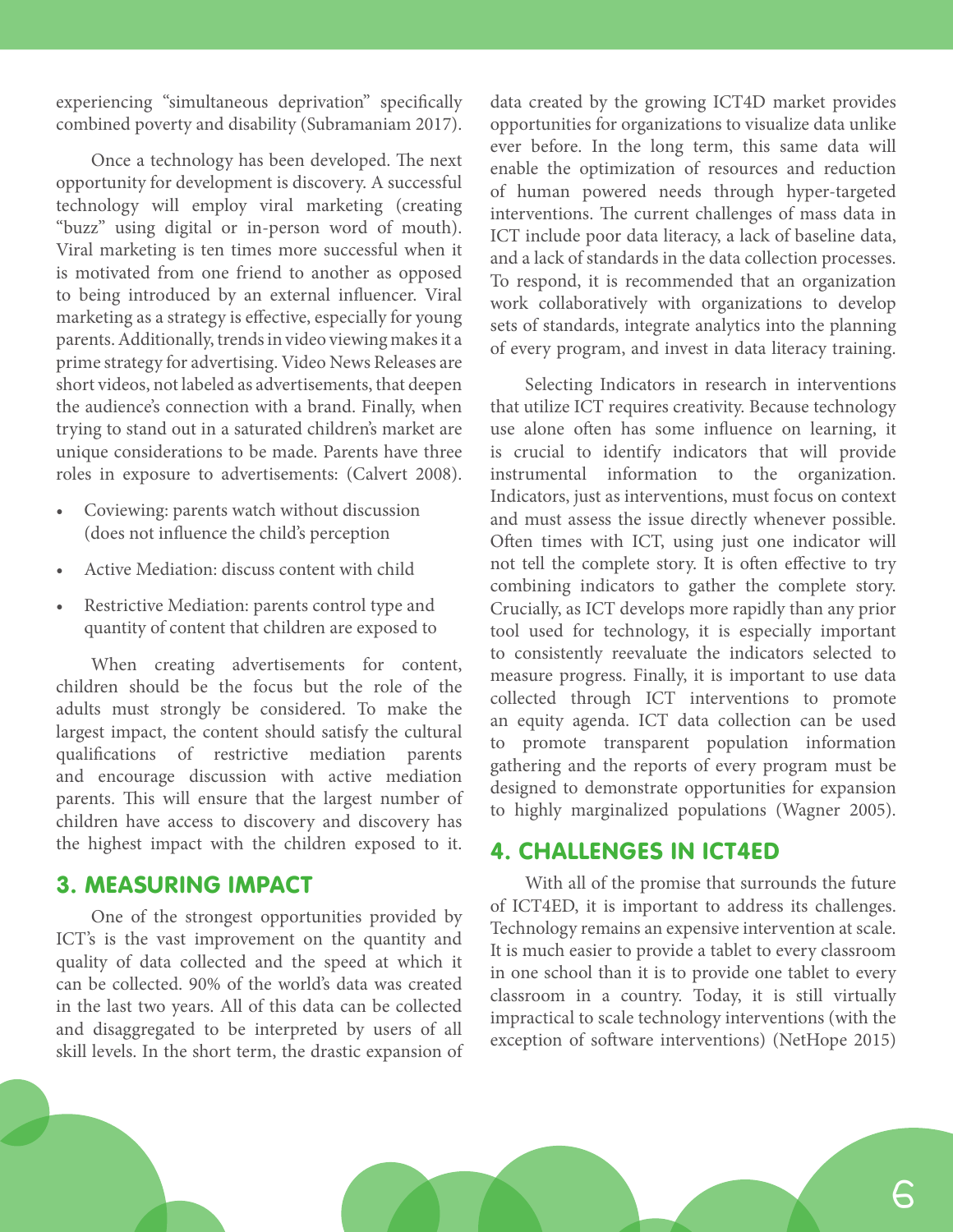There remains a substantial gender disparity in terms of access to transformative education. Woman are 14% less likely in LMICs to own a mobile phone, 25% fewer women are on online today. Yet, an increase in internet access for 600,000 women across LMICs would contribute \$13-\$18 Billion to their combined annual GDP (NetHope 2015).

One of the biggest challenges in implementing a successful ICT4ED project is acceptance. To ensure acceptance, every technology initiative should address the following critiques:

- 1. Technology does not add value to educational outcomes or processes and technology investments can crowd out other investments that could bring value
- 2. The infrastructure needed for technology to be successful is weak and often only available for the elite in LMICs
- 3. Technology often breaks down and is unreliable, and becomes obsolete very quickly
- 4. Technology is difficult to use
- 5. Teachers are not train in technology
- 6. Technology seeks to replace the human dimension in the education process (Winthrop & Smith 2012)

# 5. RECOMMENDATIONS

As Sesame Workshop India is a multimedia organization and the field of ICT4ED is rapidly expanding, it is crucial that the technology strategy moving forward be focused on the ways to best support children in India to grow smarter, stronger and kinder.

- 1. Inter-user communication. As was demonstrated with the young people in Hafeezpet and the teachers using IRI, users have a high desire to communicate with similar users. Providing them with this opportunity will not only improve user experience with ICT interventions, but will also expand the program's reach.
- 2. ICT Strategy. A well thought out ICT for Development strategy will prepare Sesame Workshop India for upcoming rapid changes in the field of technology for development. The

Strategy should start with the immediate needs of the organization and align with the organizational strategy. It should include a framework of all of the technologies currently used to support the mission and criteria for selecting technologies in the future. The strategy should include a list of tech focused partners and should encourage constant communication with partners. Finally, this strategy should include a mechanism for learning about new technologies and adapting content to include these shifts in the use of technologies in India.

- 3. Make the Case. In many parts of the world, including India, there is a significant shift in mindset that needs to occur before technology can truly make a sustainable impact with large populations. To help the progression of this shift, Sesame Workshop India, would benefit from documenting their stance on the utility of technology for learning. Specifically, this statement should include SWI's beliefs in the power of technology to support human development and national development. Further, this statement should take into considerations the many concerns of people with regard to adopting technologies for the purpose of development.
- 4. Measure Impact. Technology has immense potential to redefine the ways that organizations measure the impact of their interventions. An intentional integration of technology into the measurement and evaluation procedures at SWI would have immense potential. As data becomes much more readily available, it becomes more pertinent that all employees are able to accurately interpret data collected on interventions. In addition, M&E plans and reports should be designed as a tool to proactively demonstrate the potential of an intervention to be scaled to other populations in need. Its impact with one population should be reported alongside its potential to be scaled to include additional populations in need (another community, children with specific disabilities, minority populations, etc.)